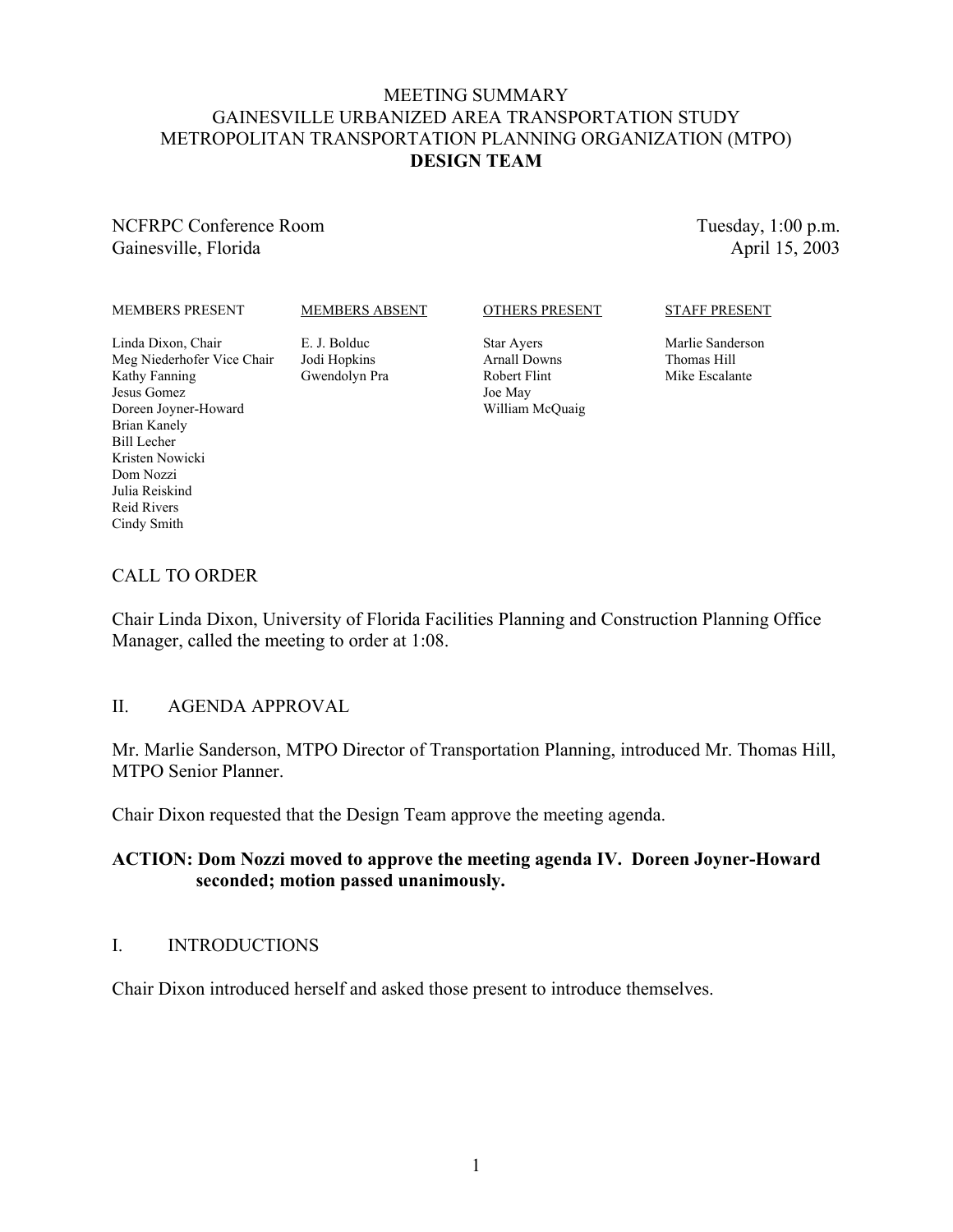# III. STATE ROAD (SR) 222 (NE 39TH AVENUE) RESURFACING PROJECT

Mr. Sanderson stated that the Florida Department of Transportation (FDOT) staff has submitted SR 222 resurfacing design plans. He discussed some photos of the project area.

Ms. Doreen Joyner-Howard, FDOT District 2 Transportation Planner, discussed the SR 222 resurfacing design plans and answered questions.

#### **ACTION: Brian Kanely moved to recommend that the MTPO approve the SR 222 resurfacing design plans. Bill Lecher seconded; motion passed unanimously.**

# IV. US 441 (SW 13TH STREET) RESURFACING PROJECT

Mr. Sanderson stated that the Florida Department of Transportation (FDOT) staff has submitted US 441 resurfacing design plans.

Ms. Joyner-Howard discussed the US 441 resurfacing design plans and answered questions.

#### **ACTION: Meg Niederhofer moved to recommend that the MTPO approve the US 441 resurfacing design plans with the following conditions:**

- **1. have a decorative hard surface treatment replace the grass strip located between the roadway curb and the sidewalk;**
- **2. where possible, intersperse the pedestrian pavement design with trees or tree wells; and**
- **3. have sidewalks placed at the extremity of the right-of-way.**

#### **Dom Nozzi seconded; motion passed unanimously.**

## V. W 13TH STREET SIGNAGE AND MAST ARM PROJECT

Mr. Sanderson stated that the City of Gainesville Community Redevelopment Agency (CRA) requested discussion of the W 13<sup>th</sup> Street signage and mast arm project. He discussed the CRA concerns.

Ms. Howard discussed the W 13<sup>th</sup> Street signage and mast arm project and answered questions.

Mr. Brian Kanely, City of Gainesville Transportation System Manager, discussed the signage coloring scheme and answered questions.

Ms. Arnall Downs, Citizen Liaison for the University Heights Advisory Board, discussed the Board's concerns with the street signage. She noted the Board's preference to retain the green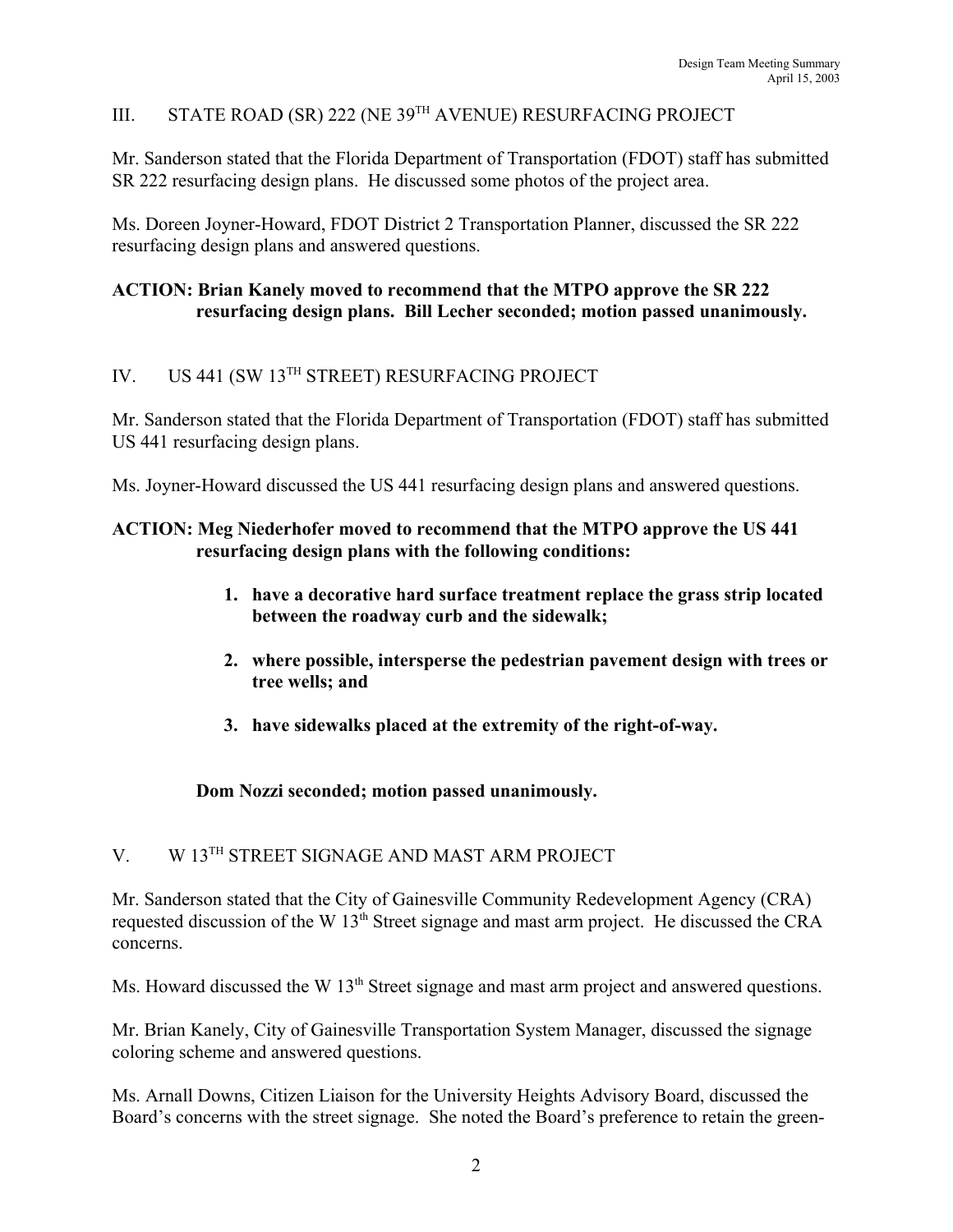and-white aluminum signage. She noted the Dr. Martin Luther King, Jr. designations are not included in the signage.

- **ACTION: Dom Nozzi moved to recommend that the MTPO amend its Urban Design Policy Manual to incorporate a street sign review checklist that design team members will consider during plan review and discussions. This checklist will be applied on a project by project basis where intersection design is a consideration and include the following topics:** 
	- **1. double-sided signs;**
	- **2. signage color scheme;**
	- **3. signage illumination;**
	- **4. correct facility name and commemorative identification;**
	- **5. sign position on main mast arm or as separate mast arm;**
	- **6. continuity of signage design with surrounding area; and**
	- **7. adaptation of street signs to accommodate unusual intersection geometry.**

## **Julia Reiskind seconded; motion passed unanimously.**

# VI. STATE ROAD (SR) 26 (NEWBERRY ROAD) SKID HAZARD OVERLAY

Mr. Sanderson stated that FDOT is requesting to test a new skid hazard overlay on SR 26.

Mr. Robert Flint, FDOT Resident Support Engineer, Mr. William McQuaig, FDOT Project Manager, and Mr. Joe May, M&W Construction of North Central Florida, Inc. President, discussed the proposed test skid hazard overlay and answered questions.

## **ACTION: Reid Rivers moved to test a new skid hazard overlay treatment on SR 26. Brian Kanely seconded; motion passed unanimously.**

## **ACTION: Cindy Smith moved to recommend that the overlay be the herring bone pattern with running bond border, both in the MTPO-approved red brick hue. Kristen Nowicki seconded; motion passed unanimously.**

Mr. Flint, Mr. McQuaig and Mr. May discussed using another test product on another resurfacing project.